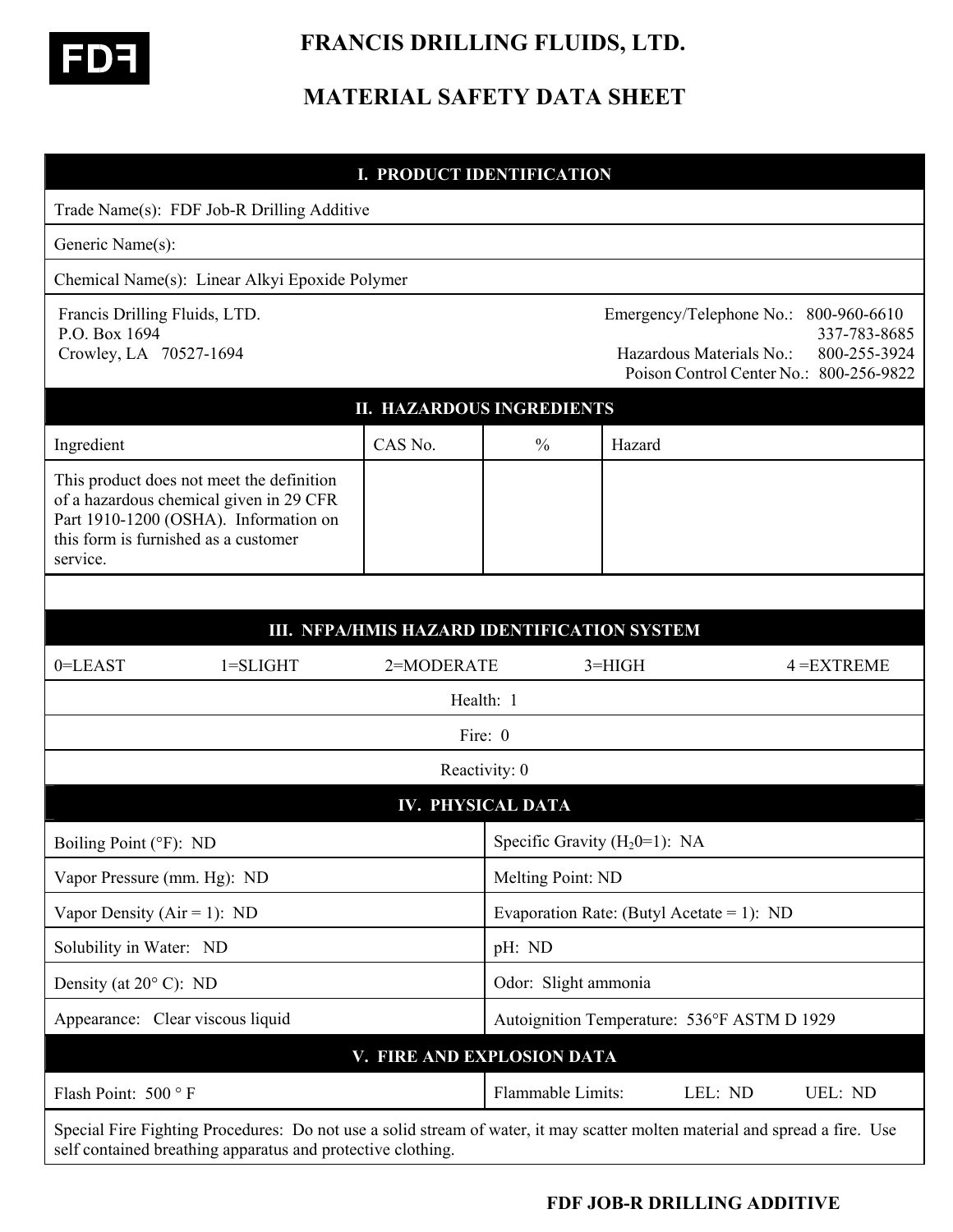Unusual Fire and Explosion Hazards: None

| Onusual Fire and Explosion Hazards. Trone                                                                                                                                                                                                               |                             |                            |  |  |  |  |
|---------------------------------------------------------------------------------------------------------------------------------------------------------------------------------------------------------------------------------------------------------|-----------------------------|----------------------------|--|--|--|--|
| Extinguishing Media: Use water spray (fog) carbon dioxide, dry chemical, regular alcohol, or universal type foam applied<br>by manufacturer's recommended technique.                                                                                    |                             |                            |  |  |  |  |
|                                                                                                                                                                                                                                                         | <b>VI. REACTIVITY</b>       |                            |  |  |  |  |
| Stability: Stable                                                                                                                                                                                                                                       |                             |                            |  |  |  |  |
| Hazardous Polymerization: Will Not Occur                                                                                                                                                                                                                |                             |                            |  |  |  |  |
| Incompatibility: None                                                                                                                                                                                                                                   |                             |                            |  |  |  |  |
| Hazardous Decomposition: Combustion may lead to formation of Carbon Monoxide and/ or Carbon Dioxide.                                                                                                                                                    |                             |                            |  |  |  |  |
| VII. HEALTH HAZARD INFORMATION                                                                                                                                                                                                                          |                             |                            |  |  |  |  |
| Routes of Exposure and Effects:<br>Acute Overexposure                                                                                                                                                                                                   |                             |                            |  |  |  |  |
| Skin: None currently known                                                                                                                                                                                                                              |                             |                            |  |  |  |  |
| Eyes: None currently known                                                                                                                                                                                                                              |                             |                            |  |  |  |  |
| Inhalation: None currently known                                                                                                                                                                                                                        |                             |                            |  |  |  |  |
| Ingestion: May possibly cause nausea. None currently known                                                                                                                                                                                              |                             |                            |  |  |  |  |
| Permissible Exposure Limits: (for air contaminants)                                                                                                                                                                                                     |                             |                            |  |  |  |  |
| OSHA PEL (8hr. TWA): None established                                                                                                                                                                                                                   |                             |                            |  |  |  |  |
| <b>ACGIH TLV: None established</b>                                                                                                                                                                                                                      |                             |                            |  |  |  |  |
| Carcinogenicity:                                                                                                                                                                                                                                        |                             |                            |  |  |  |  |
| Listed By NTP:<br>Not Listed                                                                                                                                                                                                                            | Listed By: IARC: Not Listed | Listed By OSHA: Not Listed |  |  |  |  |
| Acute Oral LD50:                                                                                                                                                                                                                                        | Acute Dermal LD50:          | Aquatic Toxicology LC50:   |  |  |  |  |
| Emergency and First Aid Procedures:                                                                                                                                                                                                                     |                             |                            |  |  |  |  |
| Skin: Wash skin with soap and water until clean.                                                                                                                                                                                                        |                             |                            |  |  |  |  |
| Flush eyes with clear water.<br>Eyes:                                                                                                                                                                                                                   |                             |                            |  |  |  |  |
| Ingestion: No harmful effects expected.                                                                                                                                                                                                                 |                             |                            |  |  |  |  |
| Inhalation: No emergency care anticipated.                                                                                                                                                                                                              |                             |                            |  |  |  |  |
| Additional Health Hazard Information: Note to Physician: Toxicology studies have shown the material to be of very low<br>acute toxicity and nonirritant. There is no specific antidote. Treatment of over exposure should be directed at the control of |                             |                            |  |  |  |  |

symptoms the clinical condition.

#### **VIII. HANDLING AND USE PRECAUTIONS**

Steps to be Taken if Material is Released or Spilled: Wash down area of spillage with copious amounts of water. Area can be extremely slick, then rinse with copious amounts of water.

Waste Disposal Methods: Product should be disposed of in accordance with applicable local, state and federal regulations.

Handling and Storage Precautions:

### **IX. INDUSTRIAL HYGIENE CONTROL MEASURES**